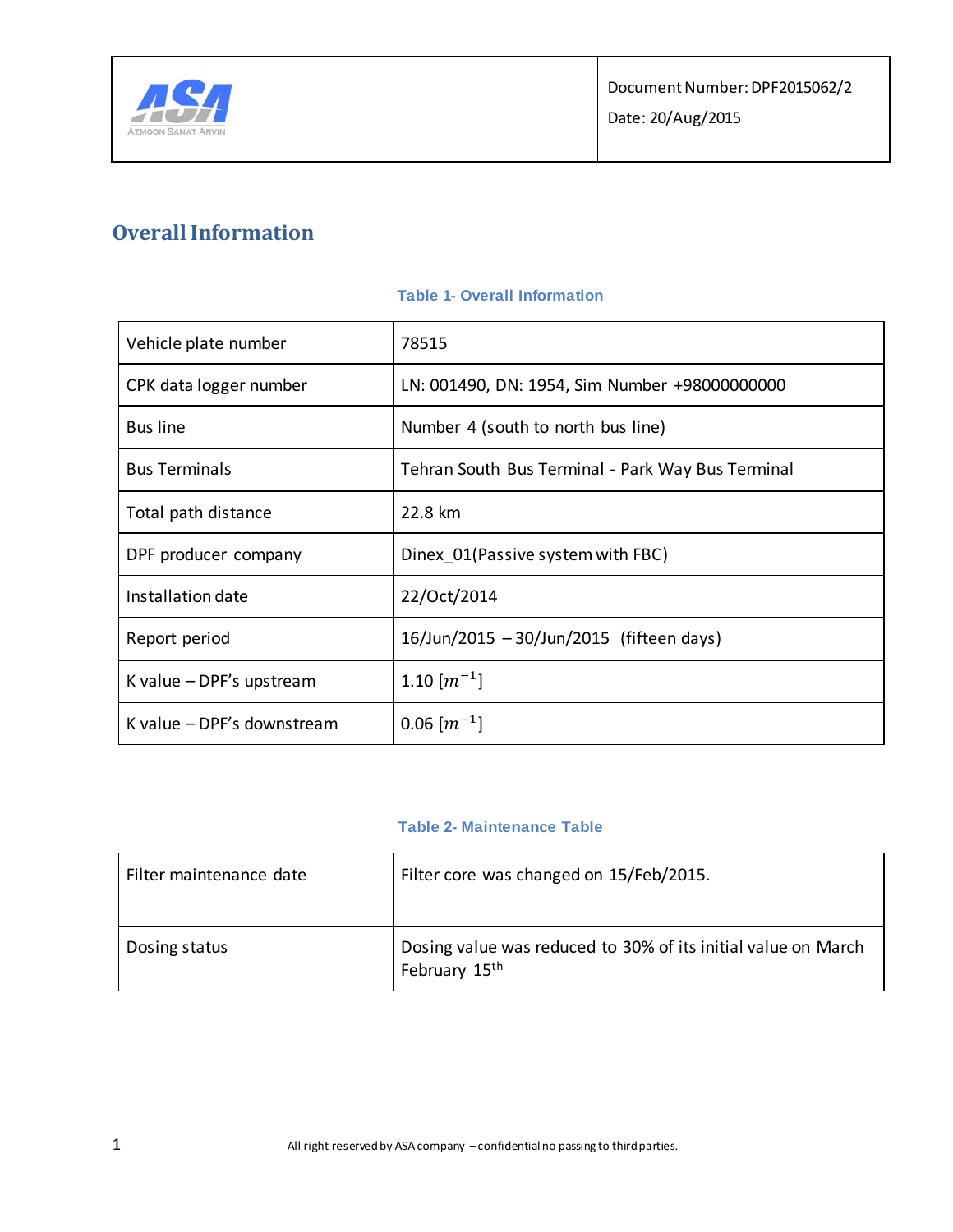

| 36176                                                     |
|-----------------------------------------------------------|
|                                                           |
| 2720 km                                                   |
| 13 days                                                   |
| 2 days                                                    |
| 9 days                                                    |
| $134.75 + (4 \times 14.97)$<br>$= 194$ hours, 38 minutes* |
| 12 hours, 58 minutes                                      |
| 13.98 km/hr                                               |
| 59%                                                       |
| 1760 lit                                                  |
| 8.5 lit/hr                                                |
| $0.65$ lit/km                                             |
| 0.45 lit                                                  |
| $0.165$ cc/km                                             |
| 255 cc per 1000 lit<br>(continuous dosing)                |
|                                                           |

### **Table 3- Fuel and Additive Consumption Information**

Notice: As depicted in Figure 12, data logger didn't sample for four days due to technical problems. So we add average working hours to calculated working hours from the data logger.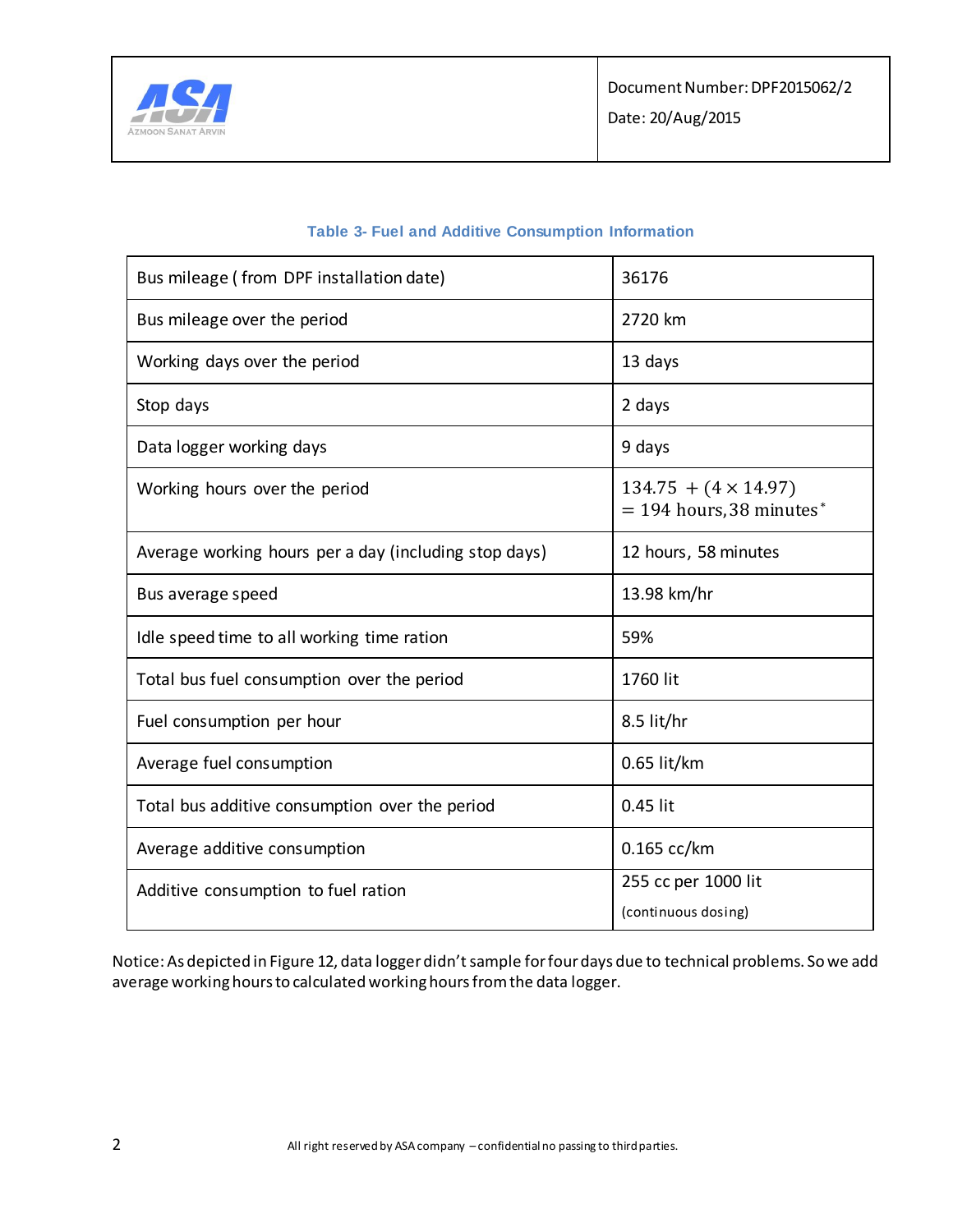



# **Temperature, Pressure and Engine Speed Overview**

**Figure 1- Pressure distribution over the working hours**

<span id="page-2-0"></span>

**Figure 2-Temperature<sup>1</sup> distribution over the working hours**

<span id="page-2-1"></span> $\overline{a}$ 

<sup>1</sup> - Flow temperature (DPF's upstream)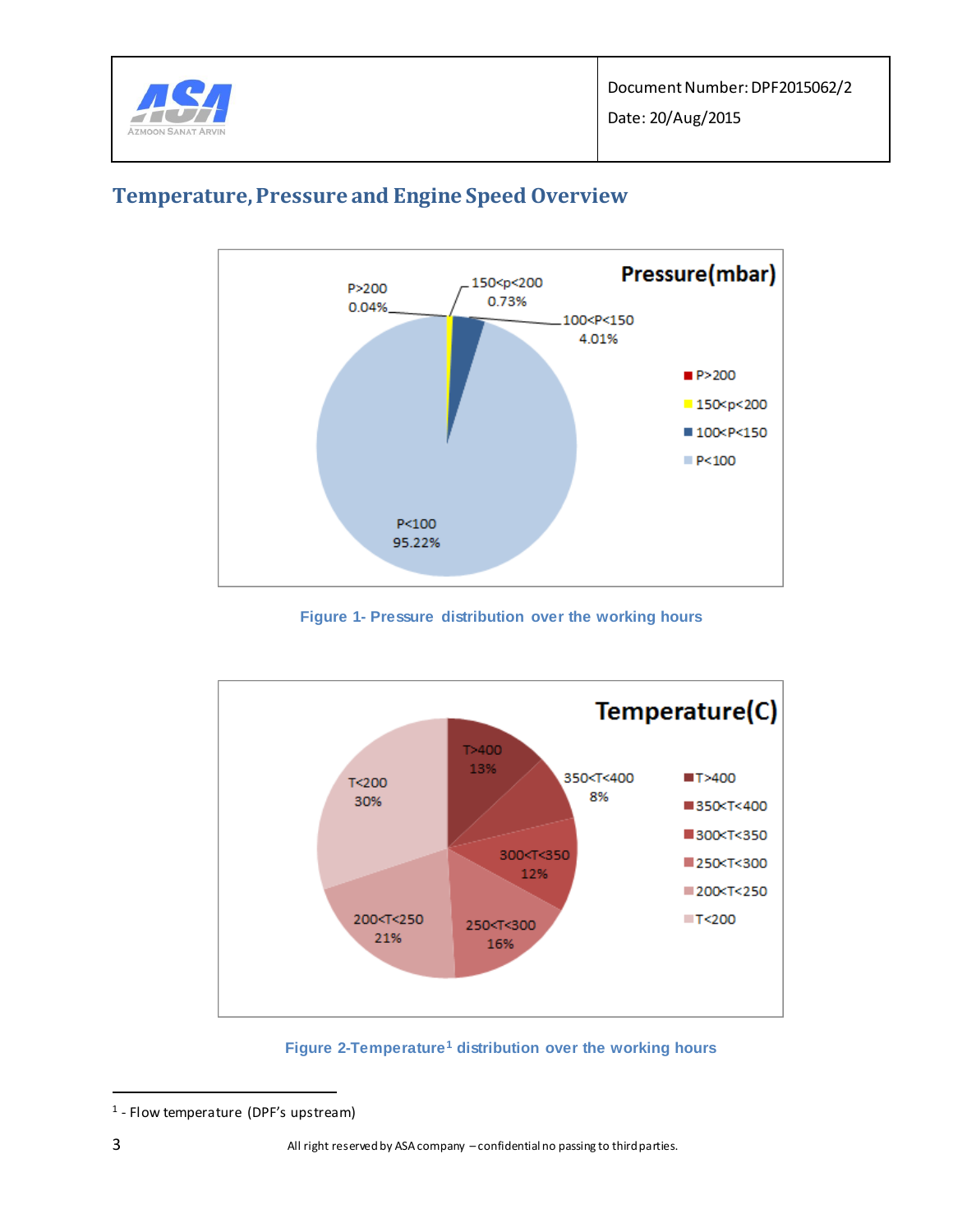



### **Figure 3- Engine speed distribution over the working hours**

Notice: with using bus cooler system, idle rpm increase compare with working times without using ventilation system. So during hot months of year 800 rpm is considered as upper limit for idle engine speed.

### **Table 4- Mean values**

| Mean temperature <sup>2</sup> | Mean pressure(mbar) | Mean engine speed(rpm) |  |
|-------------------------------|---------------------|------------------------|--|
| 267.60                        | 21.98               | 863                    |  |

### **Table 5- Mean values without idling**

| Mean temperature(C) | Mean pressure(mbar) | Mean engine speed(rpm) |
|---------------------|---------------------|------------------------|
|                     |                     |                        |

### **Table 6- Max-min values**

| Max-min temperature(C) | Max-min pressure(mbar) | Max-min engine speed(rpm) |
|------------------------|------------------------|---------------------------|
| 562-50                 | 210-0                  | 2496-256                  |

<sup>&</sup>lt;sup>2</sup>- Flow temperature (DPF's upstream)

 $\overline{a}$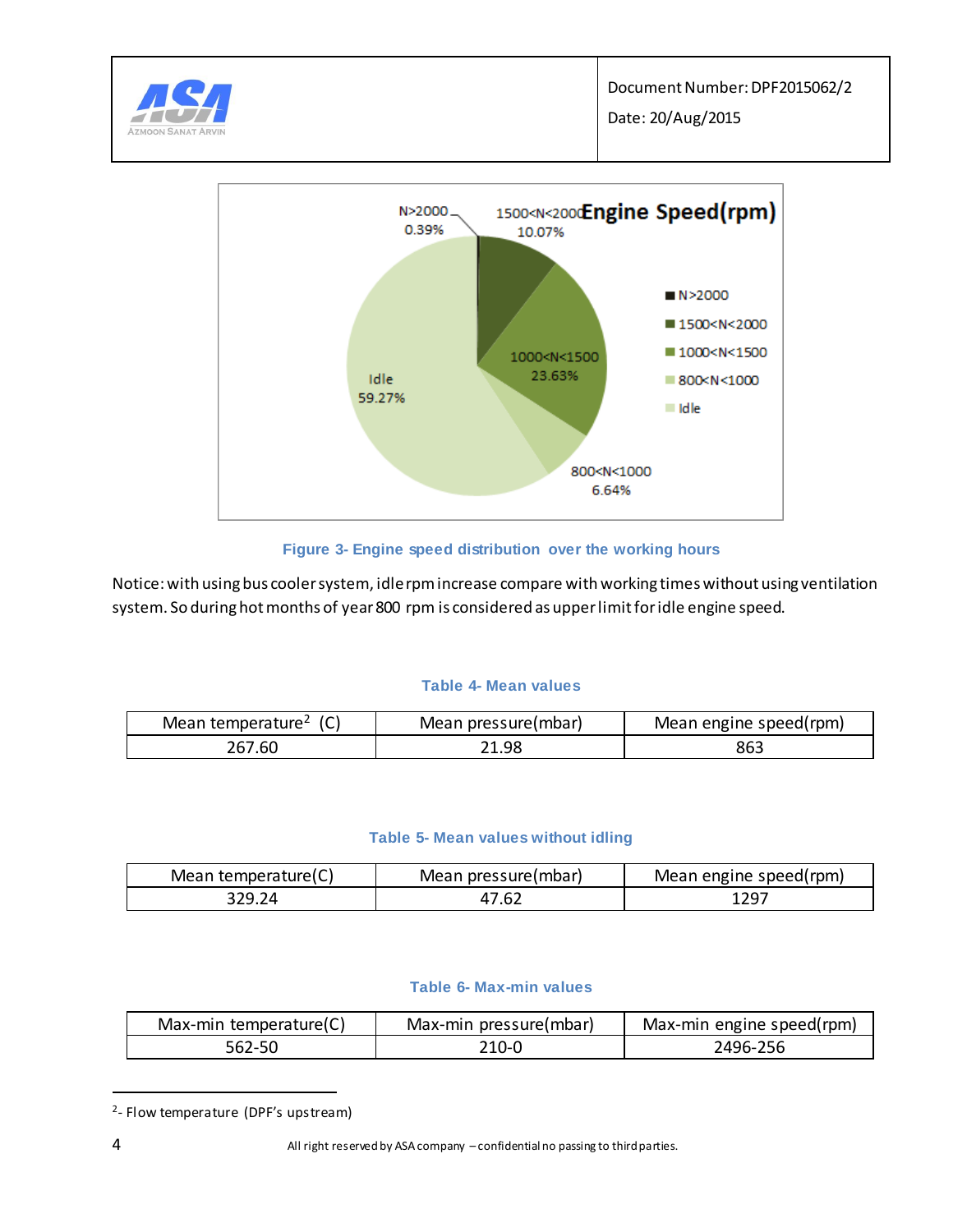

# **Detailed Pressure Analysis**



**Figure 4- Pressure distribution over the fifteen days**



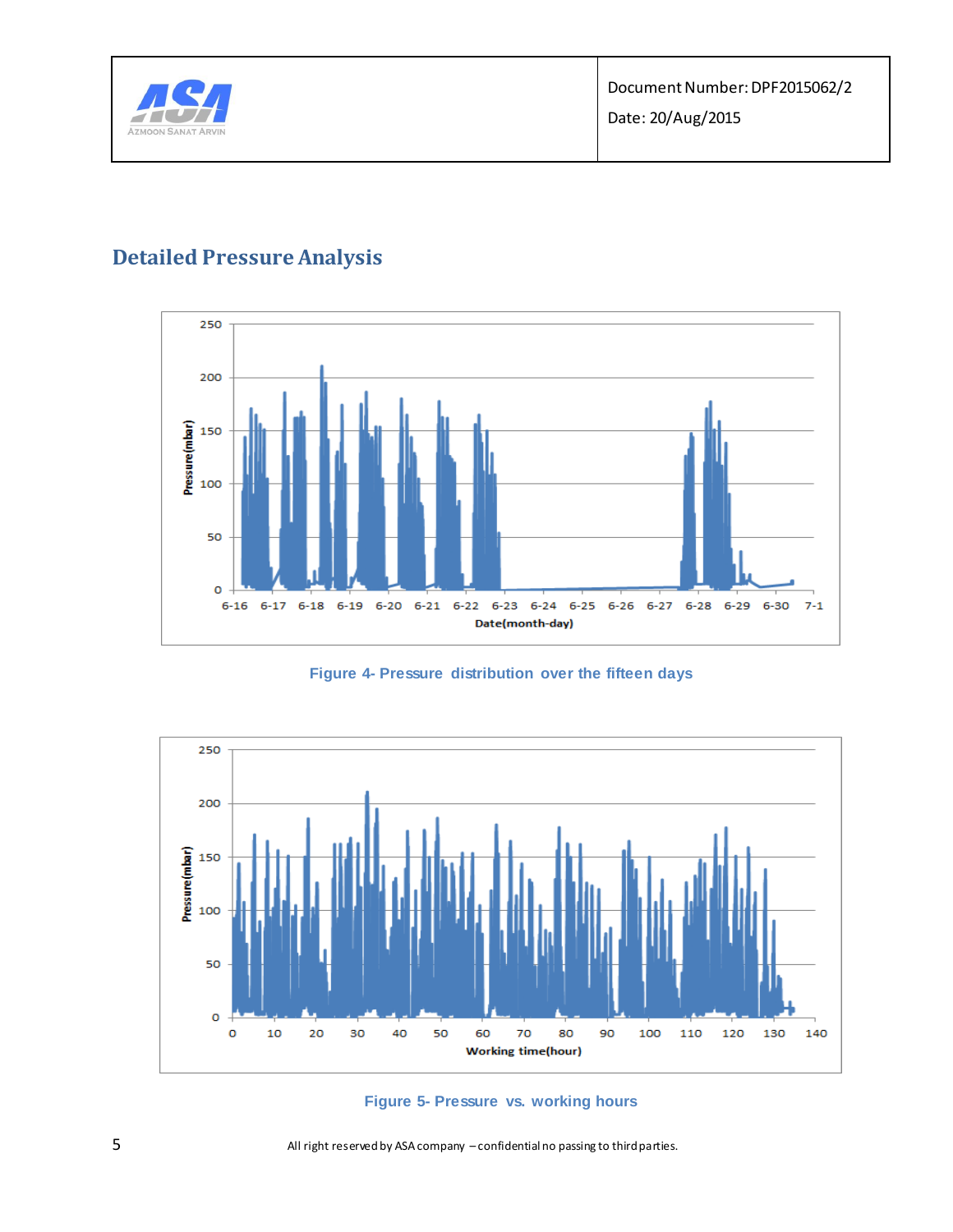

Notice: backpressure distribution was shown into two diagrams. As obvious in figure 5, stop-working periods were eliminated and pressure was displayed along working hours.

# **Detailed Temperature Analysis**



### **Figure 6- Temperature distribution over the fifteen days**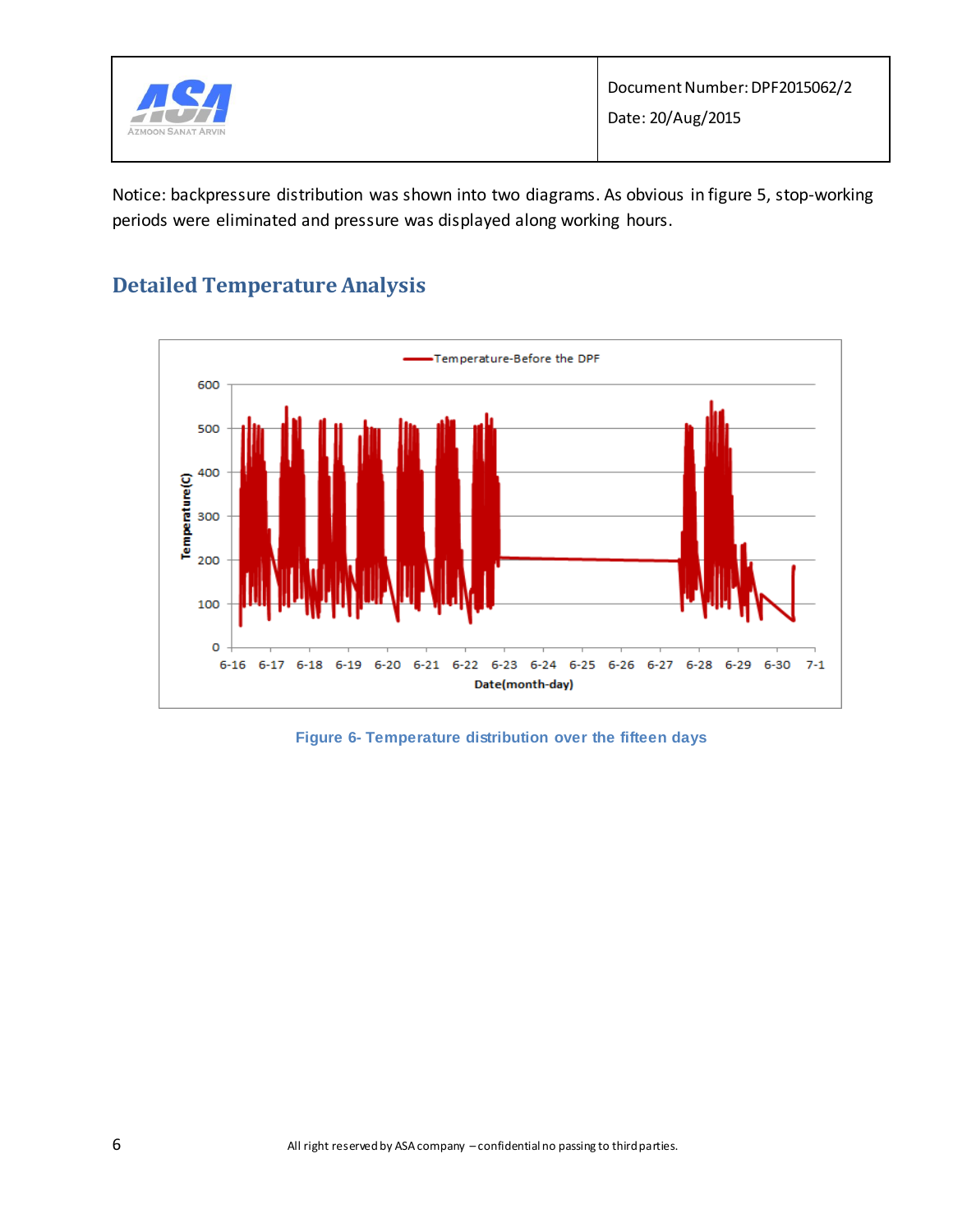

Date: 20/Aug/2015



### **Figure 7- Temperature distribution over the fifteen days**



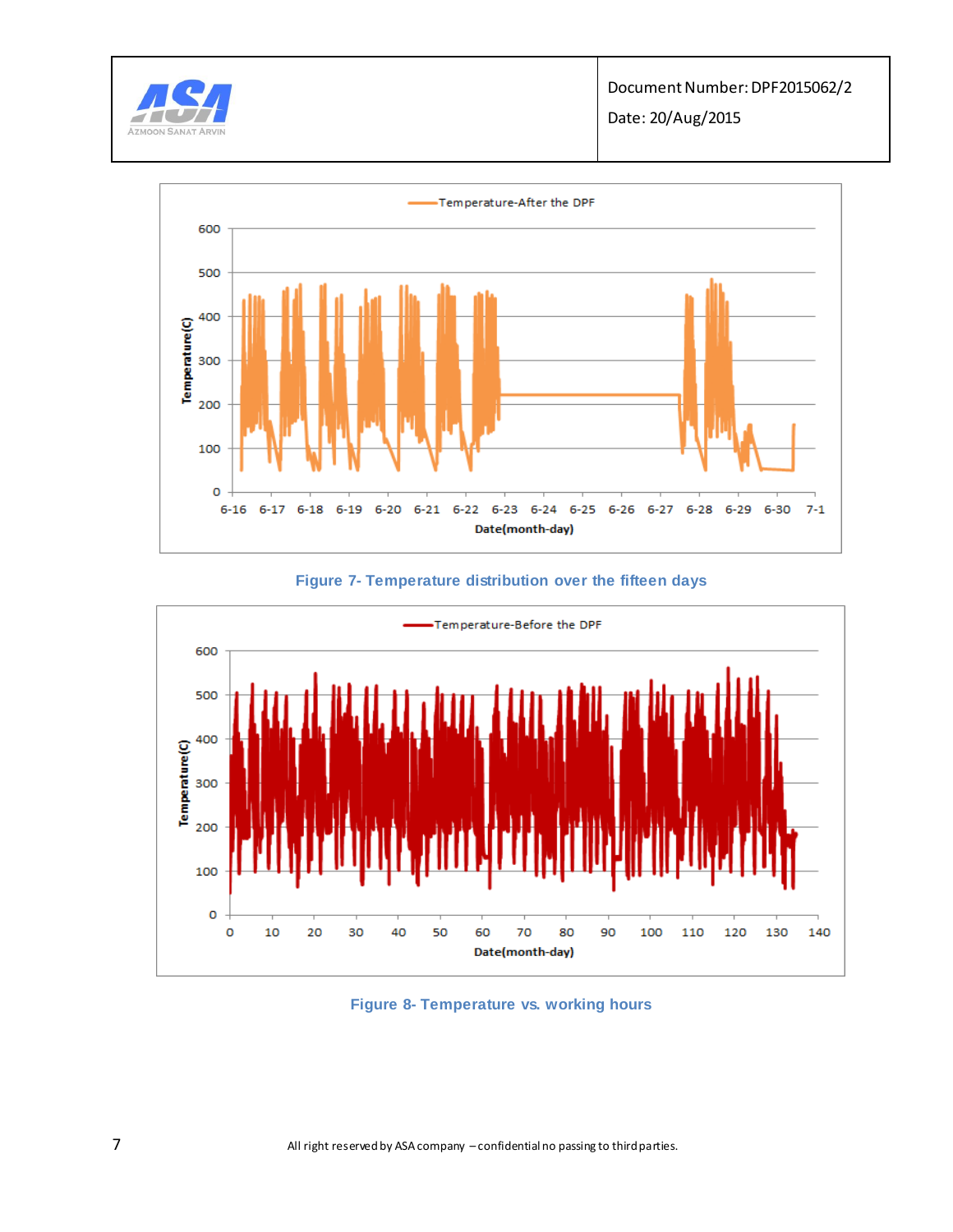

Date: 20/Aug/2015



**Figure 9- Temperature vs. working hours** 

# **Engine Speed Diagrams**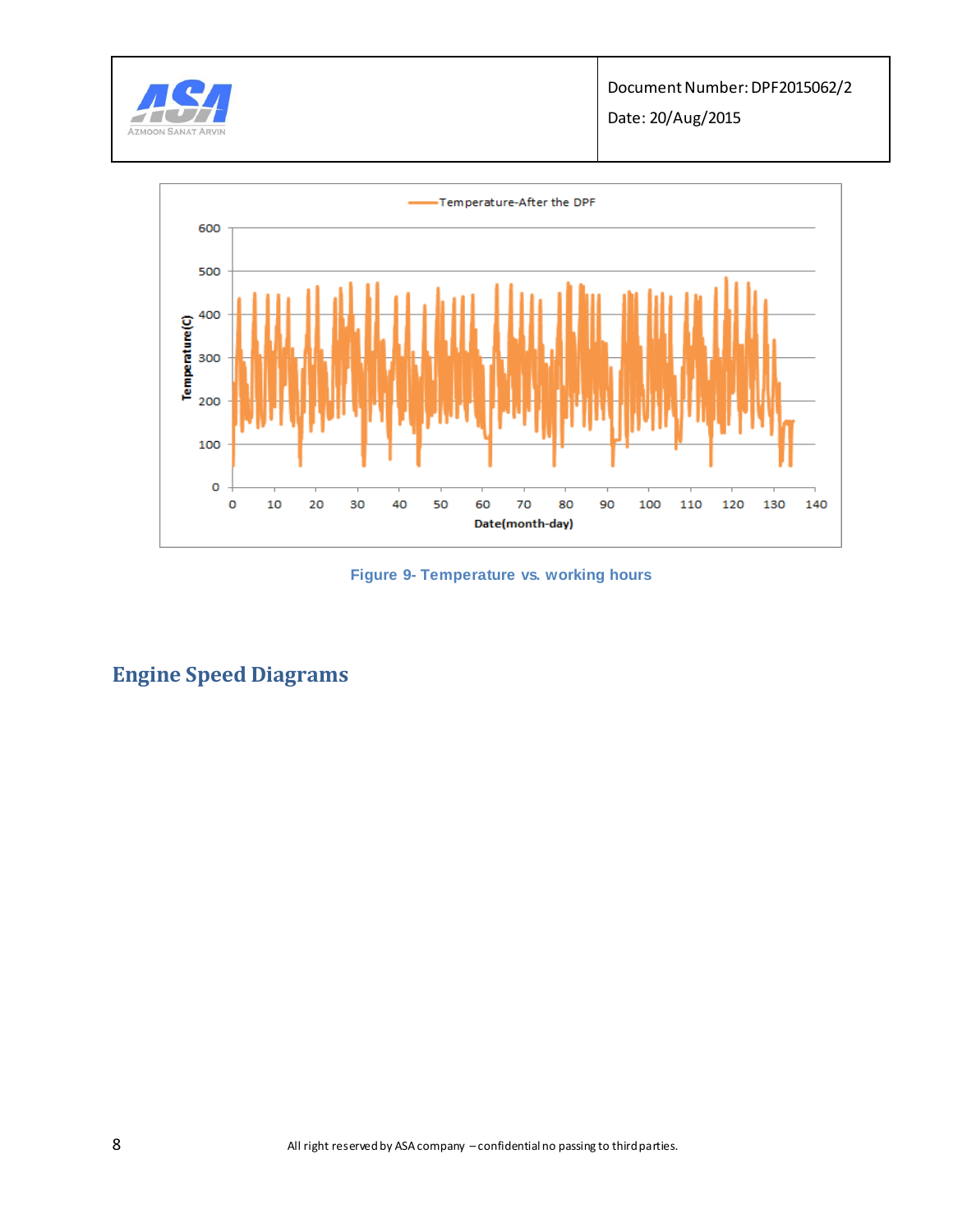



**Figure 10- Engine speed distribution over the fifteen days** 



**Figure 11- Engine speed diagram for calculating CPK's working days**

9 All right reserved by ASA company – confidential no passing to third parties.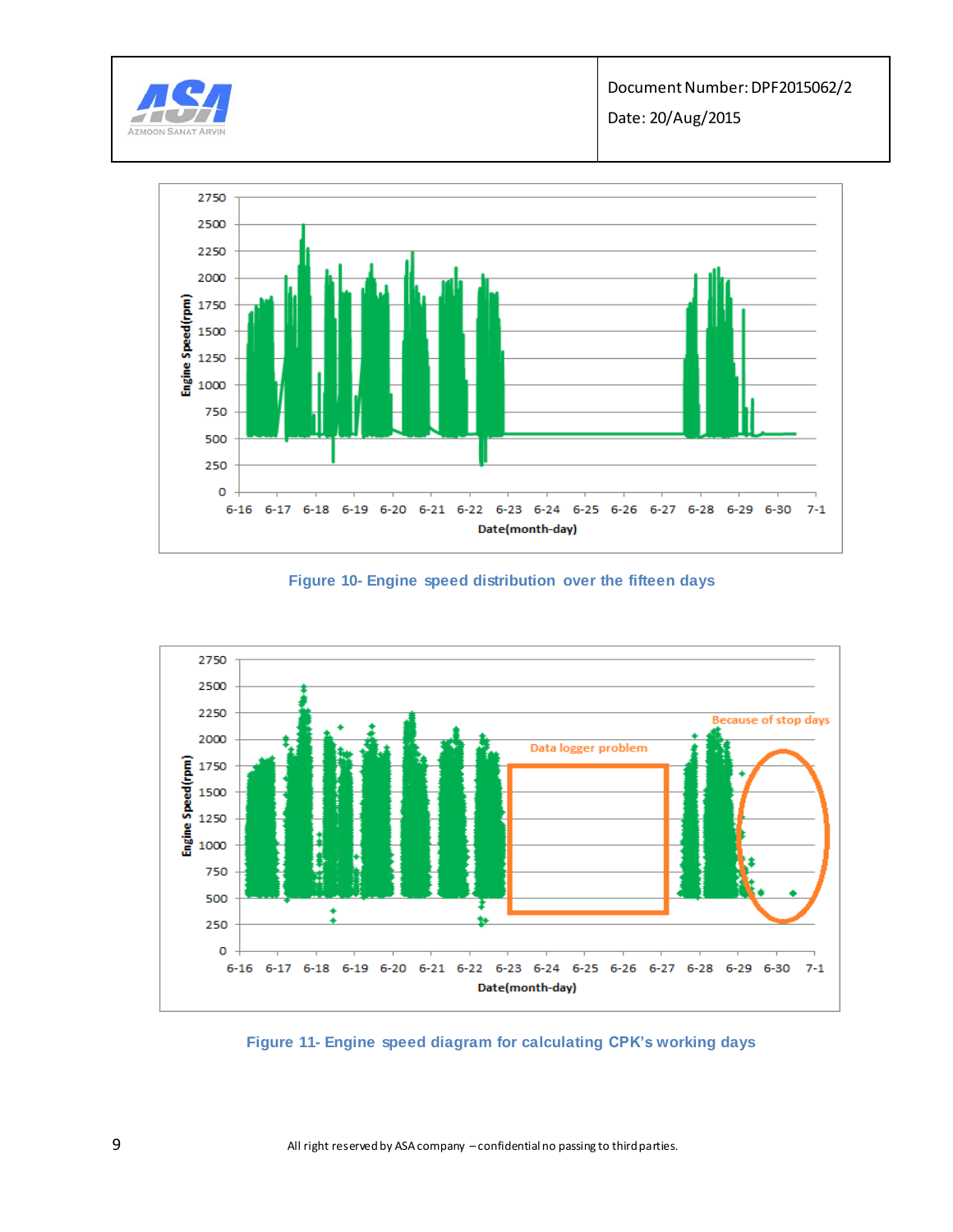

### **Figure 12- Time diagram for calculating CPK's working days**

Notice: Data logger sampling time can be calculated from Figure 12. The lines parallel with Date axis show days without CPK's (data logger) data.



### **Pressure-Engine Speed diagrams**

**Figure 13- Pressure against engine speed** 

Notice: Red alarm (pressure>200 mbar) and yellow alarm (200>pressure>150) ranges were indicated in figure 13.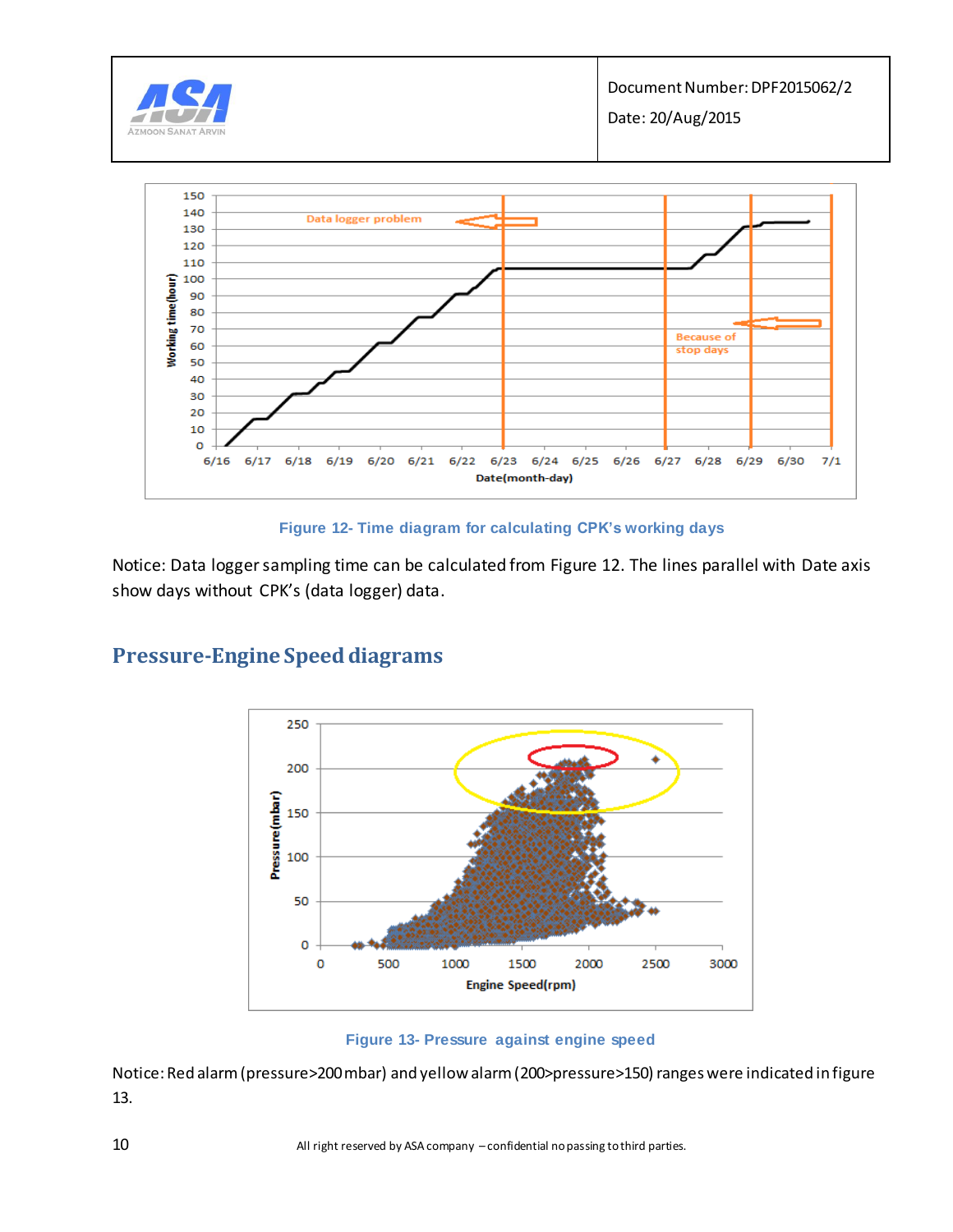



**Figure 14- P, N distribution vs. working hours**

### **Temperature-Engine Speed Diagram**





11 All right reserved by ASA company – confidential no passing to third parties.